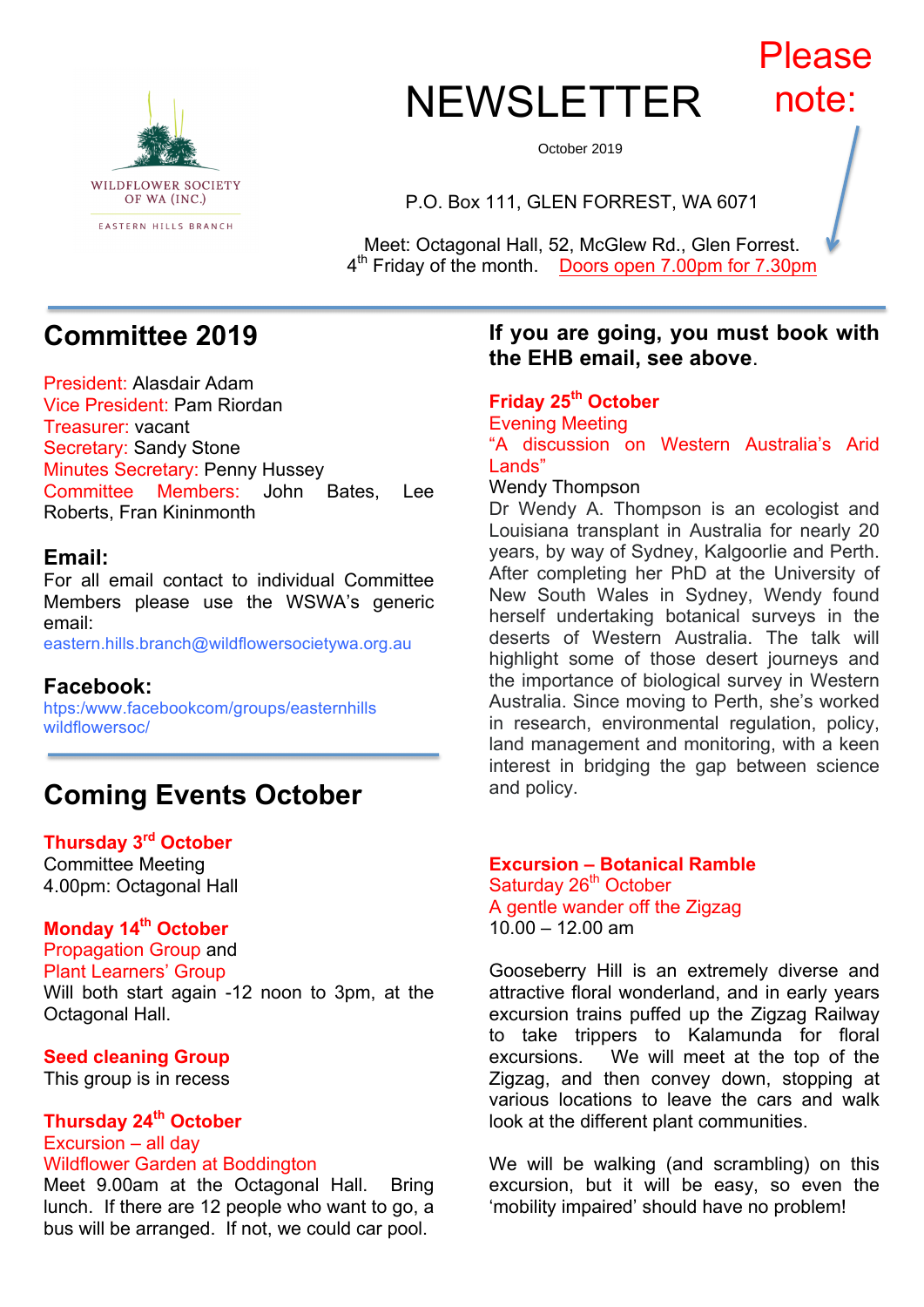But, the road is narrow and mostly one-way, so the fewer cars we can fit into, the better. Could people, perhaps, car-pool?

**Meet at the big pull-off/lookout at the top of the Zigzag, coming from Kalamunda**. It's a big space, lots of room – and lots of plants!

# **Future Events November**

**Thursday 7th November** Committee Meeting 4.00pm Octagonal Hall

# **Monday 11th November**

Propagation Group and Plant Learners' Group 12.00 noon to 3pm. Octagonal Hall. Bring your lunch.

**Friday 22nd November** Evening Meeting **AGM** Followed by: "Millipedes" Cathy Car

Cathy will tell us about some of the amazing animals she has been studying. They are quite diverse (how many species in the South West?) and also important in the bushland ecosystem. They are a lot more interesting than you may think!

Followed by end-of-year-Christmassy supper. Stay and chat!

# **Future Events December**

**Thursday 5th December** Committee Meeting 4.00pm, Octagonal Hall

This will be the first meeting of the new committee, and will, among other things, set out an agenda for activities in 2020. **If you have ideas for talks, excursions or other events, please contact a member of the committee or send an email to the EHB email address.**

# **QUIZ**

What is this? We saw it on the walk!



In the shade of Jarrahs or among tumbled boulders, this stunningly beautiful perennial plant twined up shrubs and flowered in cascades of creamy-white, four-sepaled flowers (this genus has no petals). The leaves have three ovate leaflets on petioles that often twine. The fruits develop into a mass of seeds with long, hairy awns.

This is an easy one, isn't it? (Answer at end of Newsletter.)

*Penny Hussey*

# **REPORTS**

#### **Friday27th September** "Grasses of the Perth Region" Una Bell

Una Bell, our very own grass expert, gave us a fascinating talk on the survival of native grasses in the Perth region in historical times. She quoted passages by various early botanists and explorers that mentioned grasslands or grassy country, then went on to say what species those grasses were likely to be, and how she had searched for the plants at the site written about. In some cases they were still there, in others, gone. We have – or had – some 350 species of native grasses in the south-west of WA.

Una took us through some of the commoner grass genera in the south-west, with interesting snippets of information about them. For example, Wallaby Grasses used to be called *Danthonia*. Then it was changed to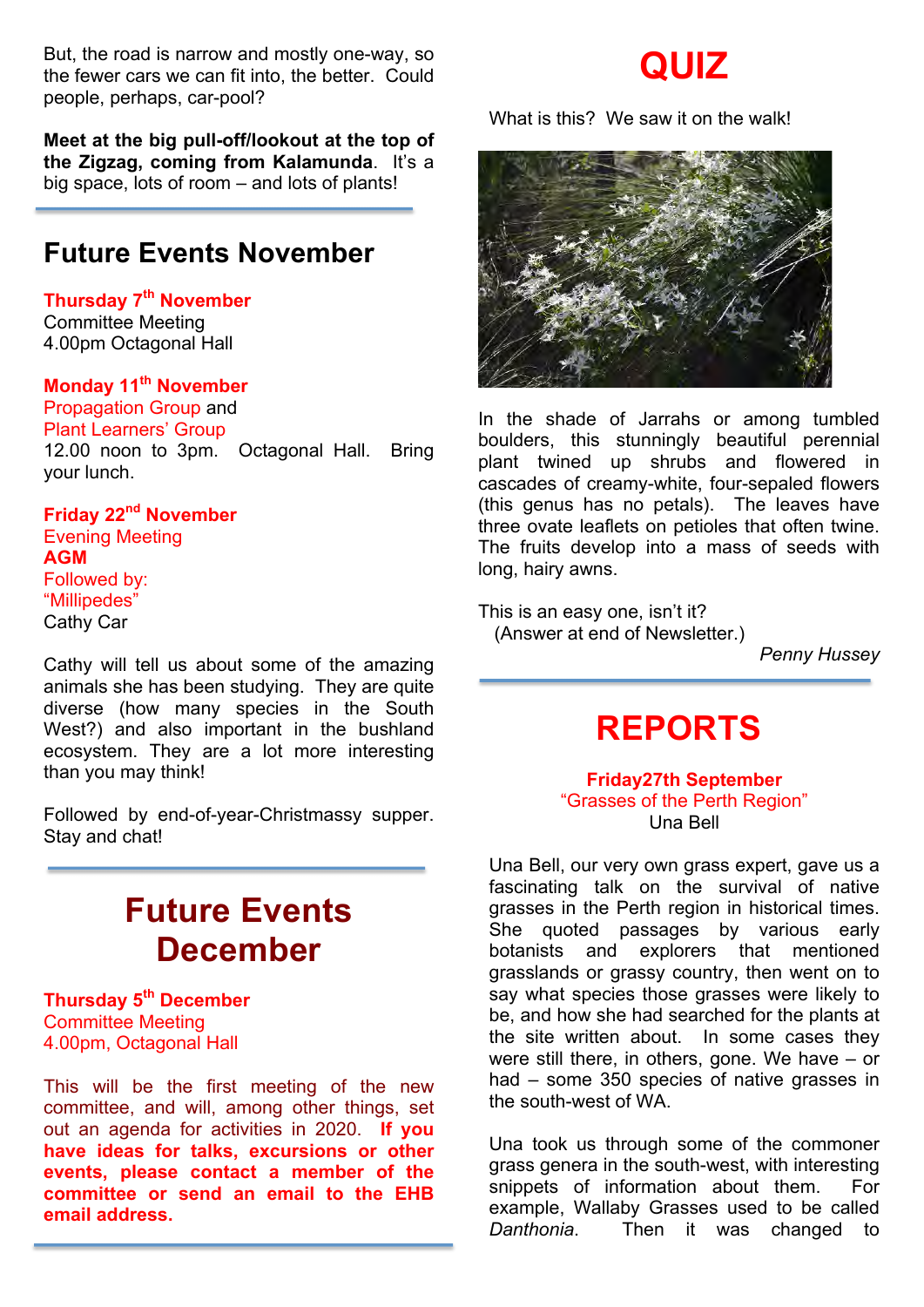*Austrodanthonia*. Now, there is yet another name, *Rhytidosperma*. "But this is all wrong" she told us. "The person who named it, made a mistake!" Apparently, he extracted a wrinkled dead grub from the grain, and thought it was a seed – so called it "wrinkled seed"!

The whole presentation was more like a discussion group than a lecture, with members of the audience querying and debating interesting points. This made for a very stimulating talk. Thank you, Una.

Penny Hussey

#### **Saturday 28th September** Botanical Ramble Coolgardie Road Granites

Eight of us meandered gently through a flowering wonderland, exclaiming in delight as we spotted something new. From festoons of climbers twining around supports, tangles of low shrubs with colourful flowers, to wet granite swards spangled with tiny but exquisite beauties, this was a walk to keep all of us – especially photographers – marveling at the variety around us.

This small reserve, vested in the Shire, is surrounded on all sides by private land but remains remarkably weed-free, except along track edges. Where an interloper was seen, it was, if feasible, attacked and destroyed. Phil was especially good at this!



The granite swards were extremely interesting, with forests of Giant Sundews, drifts of Vanilla and Bee Orchids, a large colony of the tiny, lolly-pink bladderwort, Pink Petticoats, Yellow Butterflies just 4cm high, and six different small daisies.



Thank you, Mitzi, for leading us to such a lovely, unsignposted hidden jewel.

*Penny Hussey*

# **PLANT OF THE MONTH** *Dryandra praemorsa (*syn*, Banksia undata)*



This shrub grows to 3m tall and 2m wide. The leaves have cut-off ends and are dark green above and hairy white below.

The bright yellow flower heads are large with a lemony scent. They are produced from August to October. Seeds are shed annually, and propagation is by seed.

The plant grows in lateritic and granitic soils in jarrah/marri forest, often adjacent to